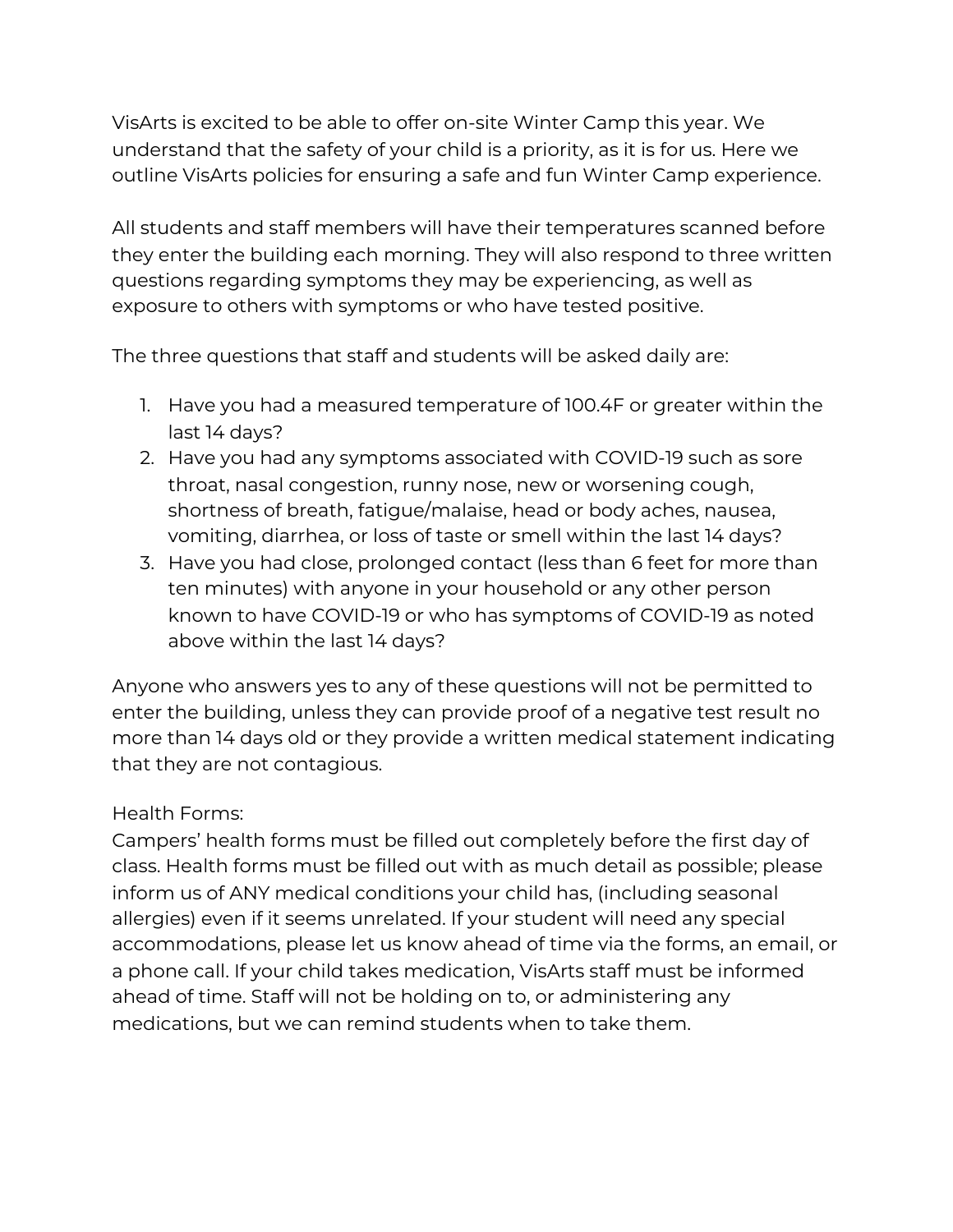## **Preparing your child for Winter Camp:**

We understand that these are distressing times for everyone, and explaining it to children can be a delicate subject. Prior to signing up for, and sending your children to VisArts, please discuss with them how to recognize symptoms, as well as how to express them. Please review the CDC guidelines on how to talk to your children about COVID-19: [https://www.cdc.gov/coronavirus/2019-ncov/daily-life-coping/talking-with-chil](https://www.cdc.gov/coronavirus/2019-ncov/daily-life-coping/talking-with-children.html)

[dren.html](https://www.cdc.gov/coronavirus/2019-ncov/daily-life-coping/talking-with-children.html)

Please discuss with children appropriate ways to express their feelings/symptoms if they are feeling ill, and help them recognize whether they are feeling bad because of stress or anxiety rather than physical pain/symptoms. Discuss language with students that help them express their different symptoms with staff so we may make an accurate assessment of their condition.

# **Before coming to Winter Camp (Daily):**

Students' temperatures must be taken before arriving at VisArts for drop-off. Any student whose temperature is 100.4 degrees or higher SHOULD NOT COME TO CAMP. Other symptoms should be reviewed daily, these symptoms include, but are not limited to:

- Sore throat
- Nasal congestion or runny nose
- New or worsening cough
- Shortness of breath
- Fatigue/malaise
- Head or body aches
- Nausea, vomiting or diarrhea
- Loss of taste or smell

If students begin demonstrating symptoms at home after attending camp, staff should be notified IMMEDIATELY. Please make sure you fill out the health forms with as much detailed information as possible.

## **Sick at VisArts:**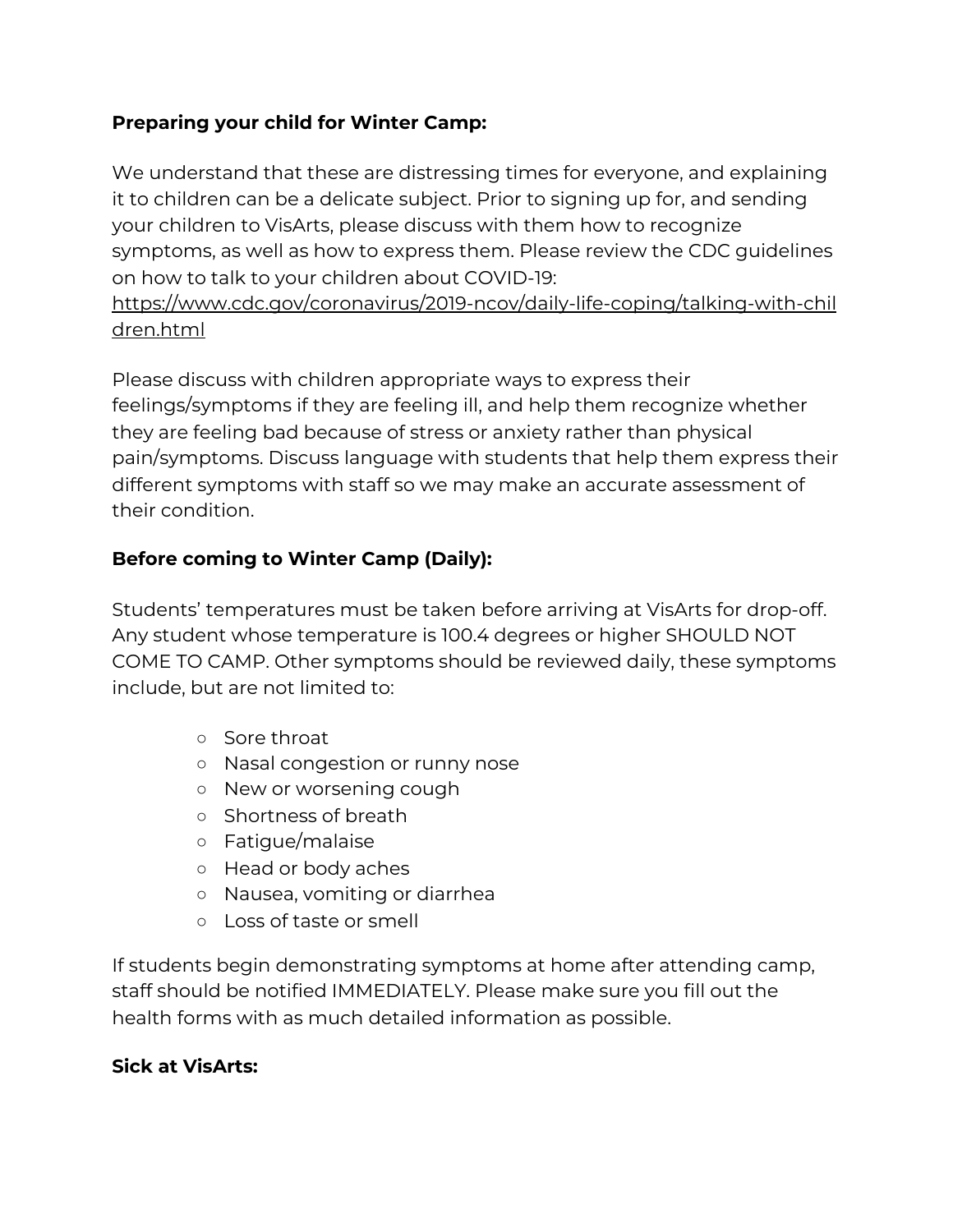Students may not come to VisArts if they are unwell, as they may spread or pick up germs in their compromised state. If they have been sick, or there is a family member who is sick, children must remain at home until the family's physician or health care provider can verify in a written statement that the child and the family member are not contagious and the child is cleared to return to camp.

If a child displays signs of not feeling well or expresses that they are not feeling well at VisArts, a parent/guardian will be contacted to inquire about symptoms. After consultation with the parent, a decision will be made as to whether to keep the child in camp or send them home. It is VisArts final decision as to whether a child may stay in camp if they are not running a fever but has complained about sickness.

If the child has a temperature they will be kept in the classroom and the rest of the pod will be taken to another room. Parents will immediately be contacted to arrange for pick-up of their child within 30 minutes or less. Emergency contacts, designated by families, must be accurate and up-to-date.

After the symptomatic child's pick-up, the staff members will clean and disinfect the classroom. Families of all students will be informed if any child/staff member is sent home because of illness while attending camp. The anonymity of the student/staff member will be respected.

If a child has seasonal allergies, then the health form must indicate that the child is subject to this condition. Parents will be asked to identify what their child's allergy symptoms look like, so they can be distinguished from other symptoms of illness.

#### **In Case of positive COVID Result:**

In the event of a positive result of COVID in building by any staff member or student, VisArts will be following the guidelines laid out by the CDC. VisArts will implement a short-term closure procedure, which includes, but is not limited to:

● Dismissing the staff and students for 2-5 days after the discovery of the positive test result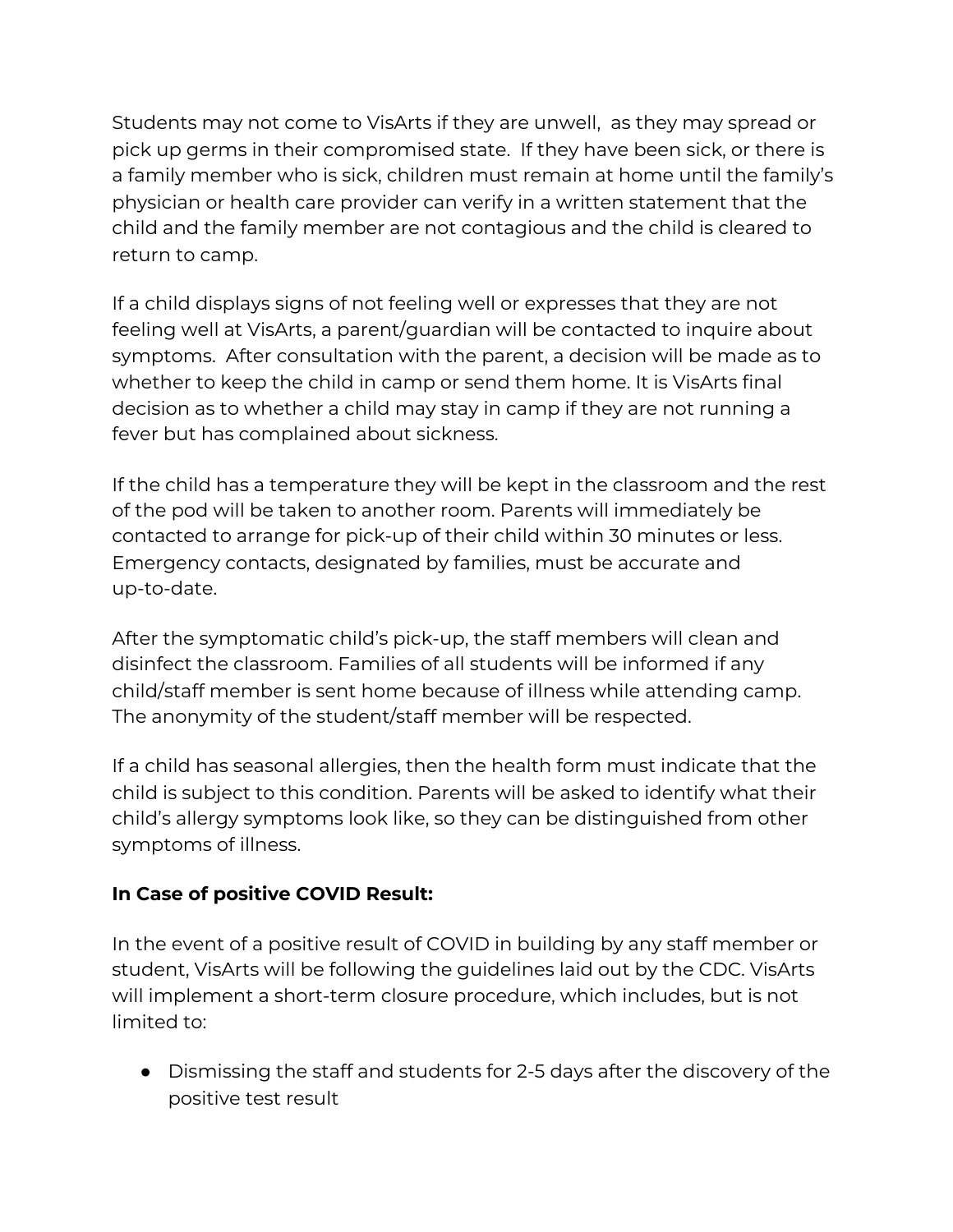- Discouraging staff and students from gathering in large groups
- Communicating with staff and students thoroughly regarding any updates
- $\bullet$  Thorough cleaning and disinfection of the site including waiting for up to 24 hours after the positive test result to begin cleaning to allow for respiratory droplets to settle, keeping doors and windows open (where it is allowed) to keep circulation as open as possible

Administrative staff will coordinate with local health officials to determine subsequent steps and courses of action.

Further Safety Protocols:

### **Hand Washing:**

After entering camp and putting away personal possessions, all staff and students are required to immediately wash their hands thoroughly. The required hand washing protocol is for 20+ seconds with warm/hot water and soap, while rubbing both sides of the hands, wrists, each finger, and in between fingers before rinsing and drying thoroughly with a paper towel.

Staff and students will also wash their hands throughout the day and may use a sanitizer with 60%+ alcohol when a sink is not feasible. Hand sanitizer dispensers are stationed in various places around the building.

#### **Masks:**

All students and staff must wear face masks that cover the nose and mouth at all times. Masks may not be bandanas or fleece or have an exhalation valve. Masks may be removed ONLY during the specific lunch and snack period. Please pack your child three masks in a clean, plastic bag every day and clearly mark your child's name on each mask.

#### **Bathrooms:**

Students will be escorted to the bathroom by a staff member and only students in the cohort can be in the bathroom. Bathrooms will be cleaned several times each day with special attention paid to high-touch surfaces. Supervised handwashing will be carried out after each bathroom visit.